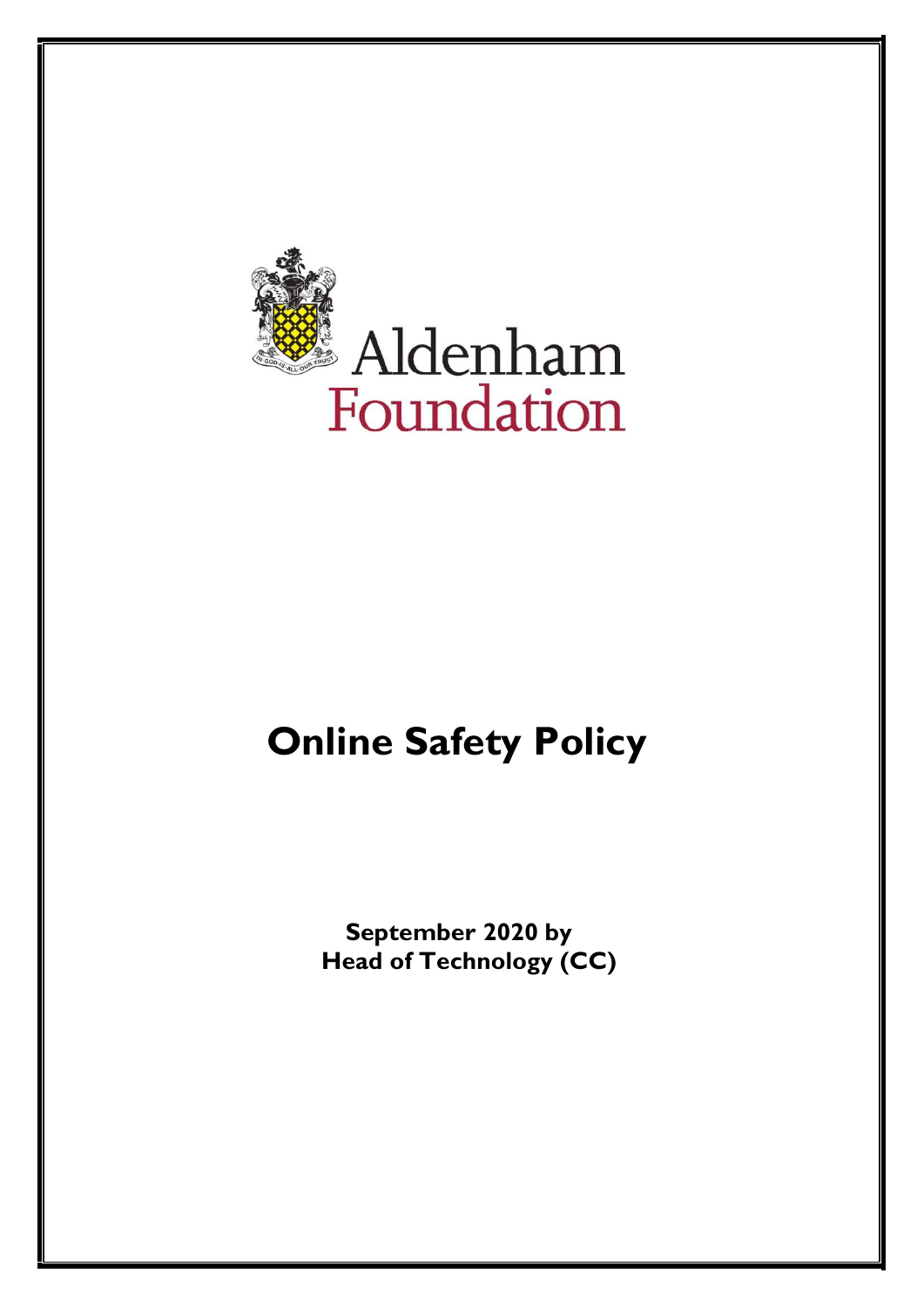# **Scope**

This policy applies to all members of the Aldenham Foundation who have access to and are users of the Foundation IT systems (including staff and pupils). In this policy 'staff' includes teaching and operational staff, governors, and volunteers.

This policy covers both fixed and mobile internet devices provided by the Foundation (such as PCs, laptops, webcams, tablets, whiteboards, digital video equipment, etc.) as well as all devices owned by pupils or staff and brought onto School premises (personal laptops, tablets, smart phones and watches, etc).

## **Online Communications**

New technologies are continually enhancing communication, the sharing of information, learning, social interaction and leisure activities. IT and online communications can greatly enhance learning, but also pose risk.

Current and emerging technologies used in and outside of school include:

- **Websites**
- Email and instant messaging,
- Blogs
- Social networking sites, chat rooms,
- Music / video downloads,
- Gaming sites, virtual-reality and augmented-reality devices and games,
- Text messaging and picture messaging,
- video calls
- Podcasting
- Online communities via games consoles
- Mobile internet devices such as smart phones and tablets.

The development of digital imaging technologies has created significant benefits to learning, allowing staff and pupils instant use of images that they have recorded themselves or downloaded from the internet. Such images may provide avenues for cyberbullying, stalking or grooming to take place. Digital images may remain available on the internet forever and may cause harm or embarrassment to individuals in the short or longer term.

We understand the responsibility to educate our pupils on online safety issues, to teach them the appropriate behaviours and critical-thinking skills necessary to enable them to remain both safe and within the law when using the internet and related technologies in and beyond the classroom. We also understand the importance of involving pupils in discussions about online safety.

The Foundation:

- Regularly reviews the methods used to identify, assess and minimise online risk;
- Examines emerging technologies for educational benefit and undertake appropriate risk assessments before use in school is permitted;
- Ensures that appropriate filtering and monitoring is in place and take all reasonable precautions;
- Puts measures in place to ensure that users can only access appropriate material.

This policy, supported by the Acceptable Use of ICT Policy for staff and pupils, is implemented to protect the interests and safety of the Foundation including boarders. It aims to provide clear guidance on how to minimise risks. It is linked to the following policies: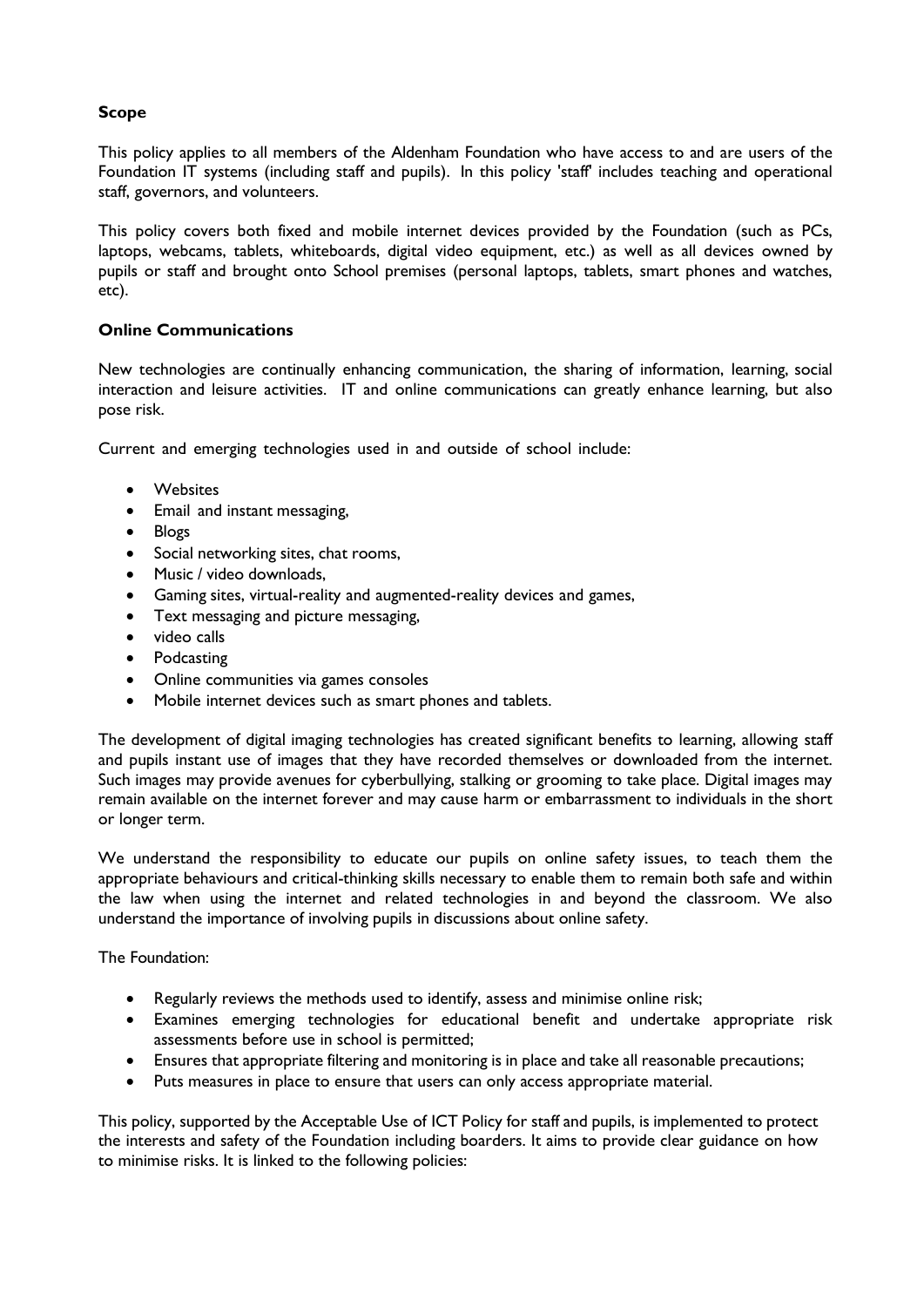- Safeguarding Policy;
- Staff Code of Conduct;
- Health and Safety Policy;
- Behaviour Policies;
- Anti-Bullying Policy;
- Acceptable Use of ICT Policies (staff and pupils);
- Social Media Policy; and
- **Data Protection Policy**

## **Roles & Responsibilities**

In line with *Keeping Children Safe in Education (2020), Annex B¸* the Designated Safeguarding Lead (DSL) has overall responsibility for online safety. The Head of Technology works closely with the DSL to ensure that:

- Staff are adequately trained about online safety; and
- Staff are aware of the Foundation procedures that should be followed in the event of breach or suspected breaches of online safety.

The Head of Technology works with the Bursar to ensure that this policy is understood and upheld by all members of the Foundation and to help the Schools keep up-to-date with current online safety issues and guidance issued by relevant organisations, including the Independent Schools Inspectorate, Social Services, CEOP (Child Exploitation and Online Protection) and Childnet International. All safeguarding issues must be raised with the DSL.

The IT Department has a key role in maintaining a safe technical infrastructure at the Foundation and in keeping abreast with technical developments. They are responsible for the security of the Foundation's hardware system, its data and for training the Foundation's teaching and administrative staff in the use of IT. They will monitor the use of the internet and emails, maintain content filters, and will report inappropriate usage to the Head of Technology.

All staff working with children are responsible for demonstrating, promoting and supporting safe behaviours in their classrooms and following the Foundation's online safety procedures.

If the School believes that a child or young person is at risk as a consequence of online activity, it may seek assistance from CEOP (Child Exploitation and Online Protection).

Pupils from Year 3 upwards are responsible for using the Foundation's IT systems in accordance with the ICT Acceptable Use Policy, and for letting staff know if they see those systems being misused.

It is essential for parents to be fully involved in the promotion of online safety, both in and outside of school. We regularly consult and discuss online safety with parents.

## **Staff**

All staff are required to have read and accepted the ICT Acceptable Use Policy before accessing the Foundation's systems (usually via the induction process). New staff receive information on Aldenham Foundation's Online Safety, Acceptable Use and Social Media Policies as part of their induction.

All staff receive regular information and training on online safety issues in the form of INSET training and internal meeting time and are made aware of their individual responsibilities relating to the safeguarding of children within the context of online safety.

Teaching staff are encouraged to incorporate online safety activities and awareness within their subject areas and through a culture of talking about issues as they arise.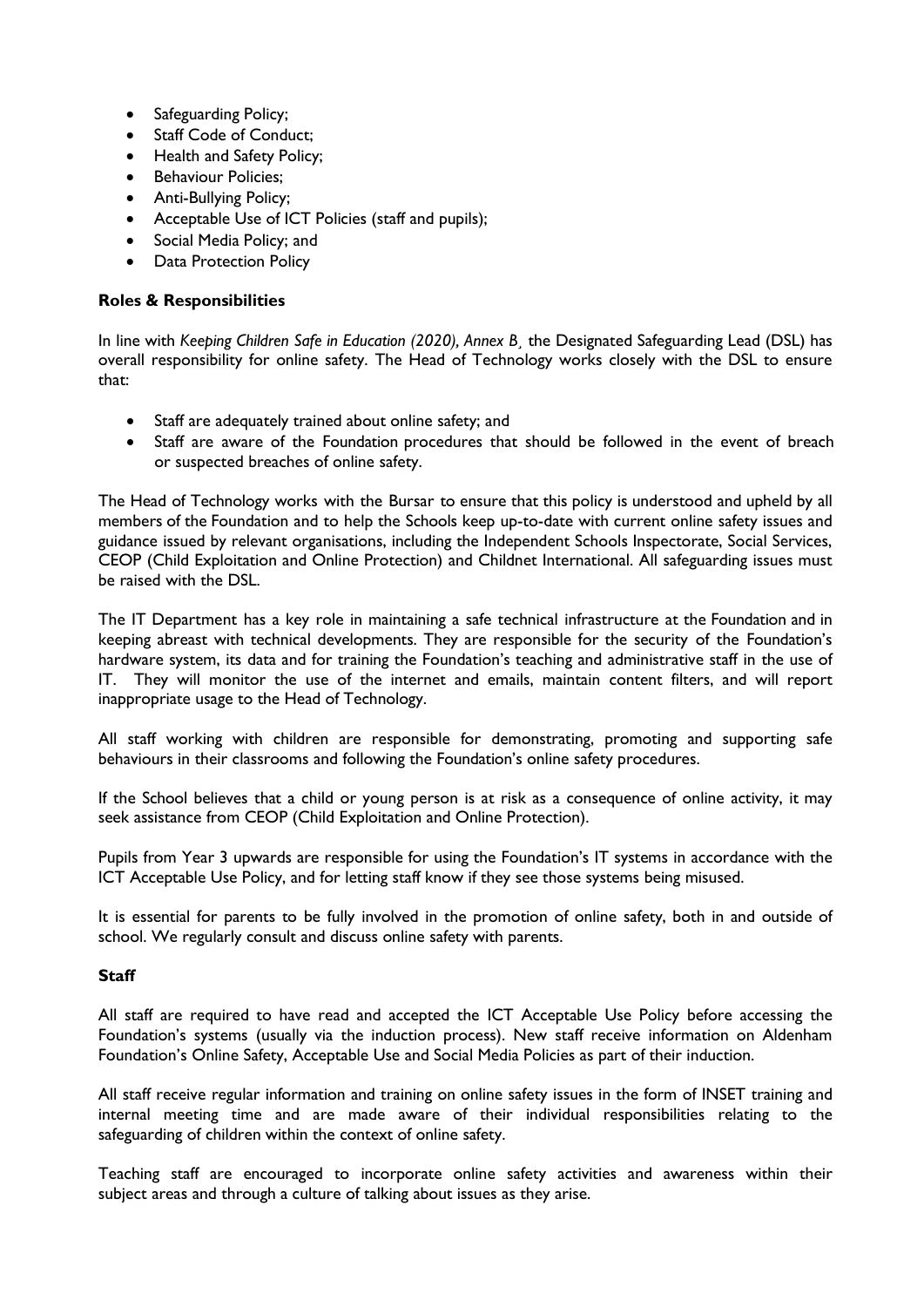#### **Duty to Report Online Safety Breaches and Safeguarding Concerns**

Staff should promptly inform the Head of Technology if they suspect or become aware of an online safety breach, except where the case involves safeguarding concerns, in which case the matter should be reported as set out below:

- Staff must promptly inform the Designated Safeguarding Lead (preferably via MyConcern) if they have any safeguarding concerns about a pupil related to online activity (including sexting, cyberbullying and inappropriate or illegal content). The DSL will liaise with the Deputy Head (Pastoral) about an appropriate course of action to take upon receipt of the notification.
- Where appropriate, safeguarding concerns will be reported to relevant agencies (which may include social services, the police and CEOP).

#### **Online Safety in the Curriculum**

IT and online resources are used increasingly across the curriculum. We believe it is essential for online safety guidance to be given to pupils on a regular and meaningful basis. We continually look for new opportunities to promote online safety and regularly monitor and assess our pupils' understanding of it.

Pupils throughout the Foundation are taught about safety matters through the Informatics curriculum. In addition, the Foundation provides opportunities to teach about online safety within a range of curriculum areas. Educating pupils on the dangers of technologies that may be encountered outside school will also be carried out via PSHE, by presentations in assemblies, as well as informally when opportunities arise.

At age-appropriate levels, and usually via Wellbeing, pupils are taught about how to look after their own online safety, about recognising online sexual exploitation, stalking and grooming, and of their duty to report any such instances they or their peers come across. Pupils can report concerns to any member of staff at their respective Schools in accordance with the Safeguarding Policy. Pupils can also contact Childline or the Children's Commissioner.

At age-appropriate levels, pupils are also taught about relevant laws applicable to using the internet, such as data protection and intellectual property. All pupils are taught about respecting other people's information and images.

Pupils are taught about the impact of cyber-bullying and how to seek help if they are affected by it.

Pupils should approach any member of staff for advice or help if they experience problems.

Staff inform and educate pupils about the risks associated with the taking, use, sharing, publication and distribution of images. In particular, pupils need to recognise the risks attached to publishing their own images on the internet (e.g. on social networking sites).

#### **Guidance for Parents**

The Foundation seeks to work closely with parents in promoting a culture of online safety. The respective Schools will always contact parents if it has any concerns about pupils' behaviour in this area and encourages parents to share any concerns with the School.

The Foundation will provide information and guidance on online safety by a variety of means (including offering specific online safety guidance at parent forums and other events).

#### **Foundation Email Accounts**

Staff and pupils should immediately report to the Head of Technology (or in the case of pupils, their form tutor) the receipt of any communication that makes them feel uncomfortable or which is offensive,